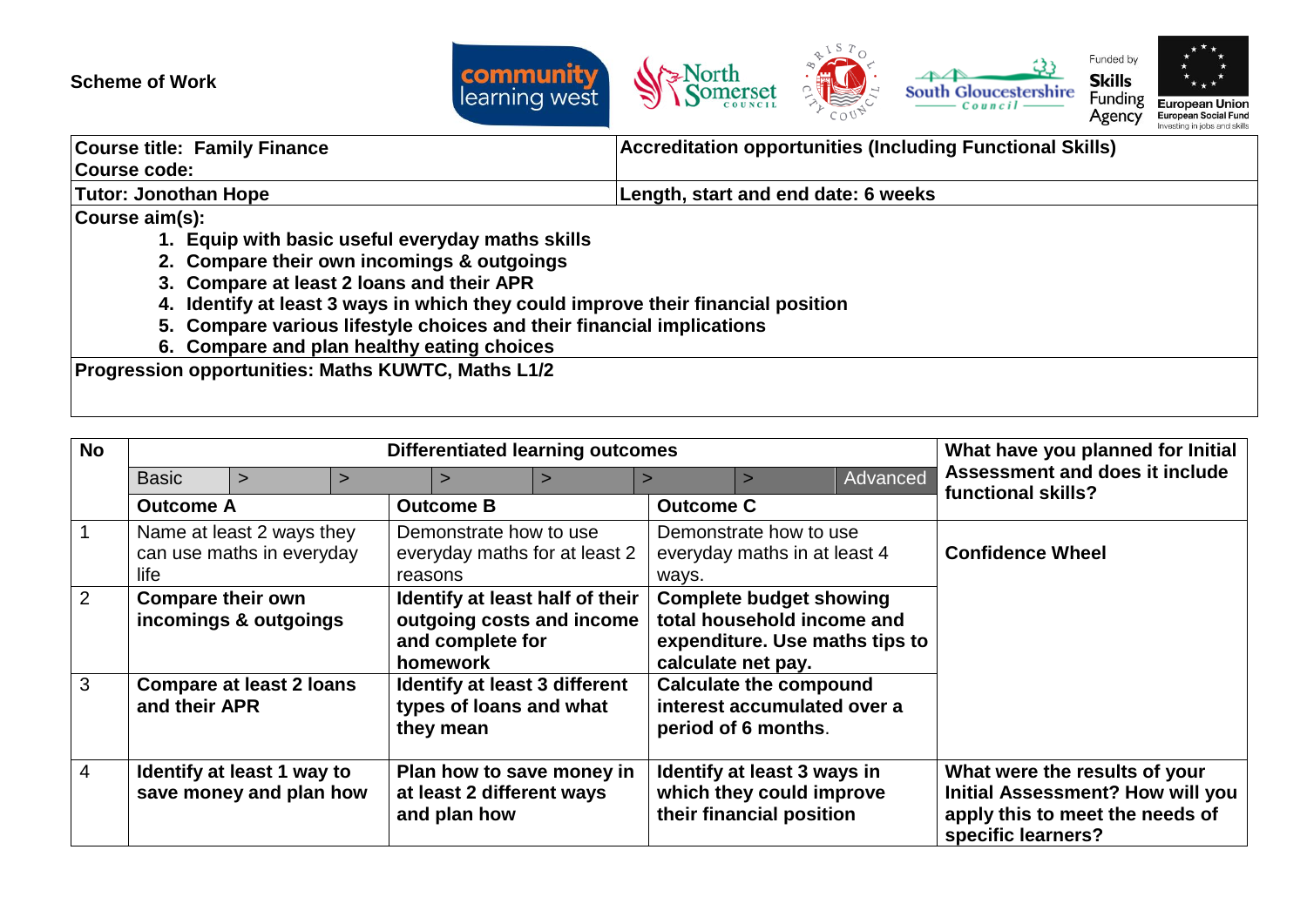| 5 | <b>Compare various lifestyle</b><br>choices and their financial<br><i>implications</i>               | Identify at least one way to<br>do more fun things for less<br>money. | Identify at least one way to<br>change lifestyle to save<br>money and plan a cheap<br>family activity                 |  |
|---|------------------------------------------------------------------------------------------------------|-----------------------------------------------------------------------|-----------------------------------------------------------------------------------------------------------------------|--|
| 6 | <b>Compare healthy eating</b><br>choices and identify at<br>least one way to save<br>money healthily | Identify at least 2 ways to<br>save money healthily                   | Identify at least one recipe<br>that can replace a current<br>food purchase choice which is<br>healthier and cheaper. |  |
|   | Outcomes for children (if family learning)                                                           |                                                                       |                                                                                                                       |  |

| <b>Date</b> | Learning | <b>Assessment / learning</b> | Notes - including teaching methods / learner activities | <b>Good practice checklist</b> |
|-------------|----------|------------------------------|---------------------------------------------------------|--------------------------------|
|             | outcomes | checks                       | and resources, opportunities for functional Skills      |                                |
|             | number   |                              | development                                             | Have you planned:              |
|             |          | Tutor led discussion,        | Introductions, welcome and housekeeping                 |                                |
|             |          | Group discussion             | Housekeeping                                            | $\Box$ Assessment/checking     |
|             |          | <b>Tutor led</b>             | Course overview                                         | with learners of               |
|             |          | Discussion, written          | <b>Session overview</b>                                 | <b>Functional Skills</b>       |
|             |          | goals on post-its            | Agreement                                               | English, Maths, IT as          |
|             |          | <b>Tutor led</b>             | Paperwork                                               | appropriate                    |
|             |          | Discussion, written          | Baseline IA discussion                                  | $\Box$ Differentiation         |
|             |          | work, photographed           | Everyday maths needs                                    | $\Box$ Embedded FS learning    |
|             |          | Paperwork completed          | Everyday maths skills                                   | opportunities?                 |
|             |          | Group discussion             | Rounding                                                | $\Box$ Methods/format for      |
|             |          | Tutor led - discussion       | Measuring                                               | regular recording              |
|             |          | Learner group input          | Multiplication                                          | progress and                   |
|             |          | Worksheet completed          | Mental arithmetic                                       | achievement with               |
|             |          | and learner group input      | Probability, multiplication and division                | learners?                      |
|             |          | Learner participation        | Percentages of numbers                                  | Timely reviews and<br>$\Box$   |
|             |          | Written questions            | Percentage shortcuts                                    | recording of learning          |
|             |          | completed                    | Sale Items - Percentage Reductions                      | and progress                   |
|             |          | Learner involvement -        | <b>Homework</b>                                         | $\Box$ Embedded equality and   |
|             |          | verbal                       | Reflection on learning                                  | diversity?                     |
|             |          | Tutor led - discussion       | Evaluation of session.                                  | Enhancement of<br>$\Box$       |
|             |          | Worksheet completed          | Learners record own progress.                           | learning by using digital      |
|             |          | Learners write reminder      |                                                         | technologies?                  |
|             |          | to self                      |                                                         | $\Box$ Attention to health and |
|             |          | LDs completed                |                                                         | safety?                        |
|             |          |                              |                                                         | $\Box$ Ensuring learners feel  |

safe and able to raise issues and concerns?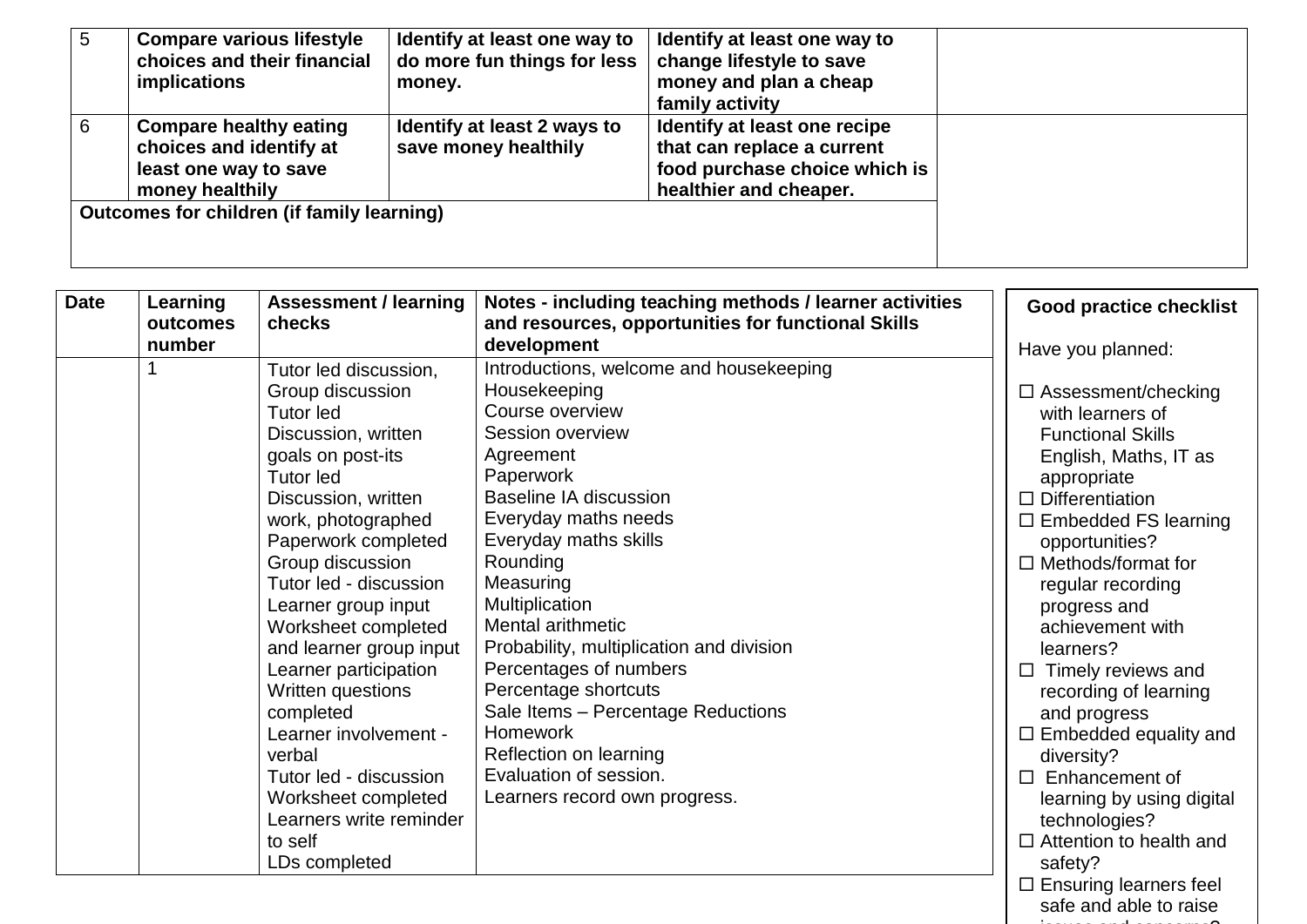| $\overline{2}$ | Tutor led discussion,<br>Group discussion<br>Discussion, written work<br>- LDs<br><b>Tutor led</b><br>Written work completed<br>Learner feedback to<br>questions on ppt.<br>Spreadsheet completed<br>by each learner<br>LDs completed | Introductions and session outcomes<br>Admin and group rules<br>Session overview<br><b>Baseline IA discussion</b><br>What comes in?<br>What goes out?<br>Useful maths<br><b>Budgeting</b><br>Reflection on learning<br>Evaluation of session.<br>Learners record own progress.                                                                                                                                    |
|----------------|---------------------------------------------------------------------------------------------------------------------------------------------------------------------------------------------------------------------------------------|------------------------------------------------------------------------------------------------------------------------------------------------------------------------------------------------------------------------------------------------------------------------------------------------------------------------------------------------------------------------------------------------------------------|
| 3              | <b>Tutor led</b><br>Spreadsheet completed<br>Worksheet completed<br>Discussion,<br>learner input<br>Tutor observation of<br>learners accessing<br>website tools.<br>Written work - LD<br>completed                                    | <b>Welcome &amp; Overview</b><br>Homework - budget spreadsheet<br>Percentages<br>Interest and APR<br>Loan calculating<br>Bank / savings accounts<br>Laptops<br><b>Excel spreadsheets</b><br>Shopping percentage worksheet<br>APR explained hand-out<br>Compound Interest hand-out<br>Internet access,<br>Web address<br>Worksheet - Human Interest Calculator<br>Ppt<br>Course specific learning records or ILP. |
| 4              | <b>Tutor led</b><br>Group discussion<br>learner input<br><b>Discussion</b><br>Written work completed,<br>learner feedback noted<br>on flipchart<br><b>Tutor observation</b>                                                           | Introduction to session outcomes<br><b>Baseline IA</b><br>How to save money<br>Grocery shopping<br>Savvy saver - action plan<br>Online shopping<br><b>Utilities</b><br>Reflection on learning<br>Evaluation of session.<br>Learners record own progress.<br>Action plan sheet<br>Yearly goal setting sheet<br>Laptops,                                                                                           |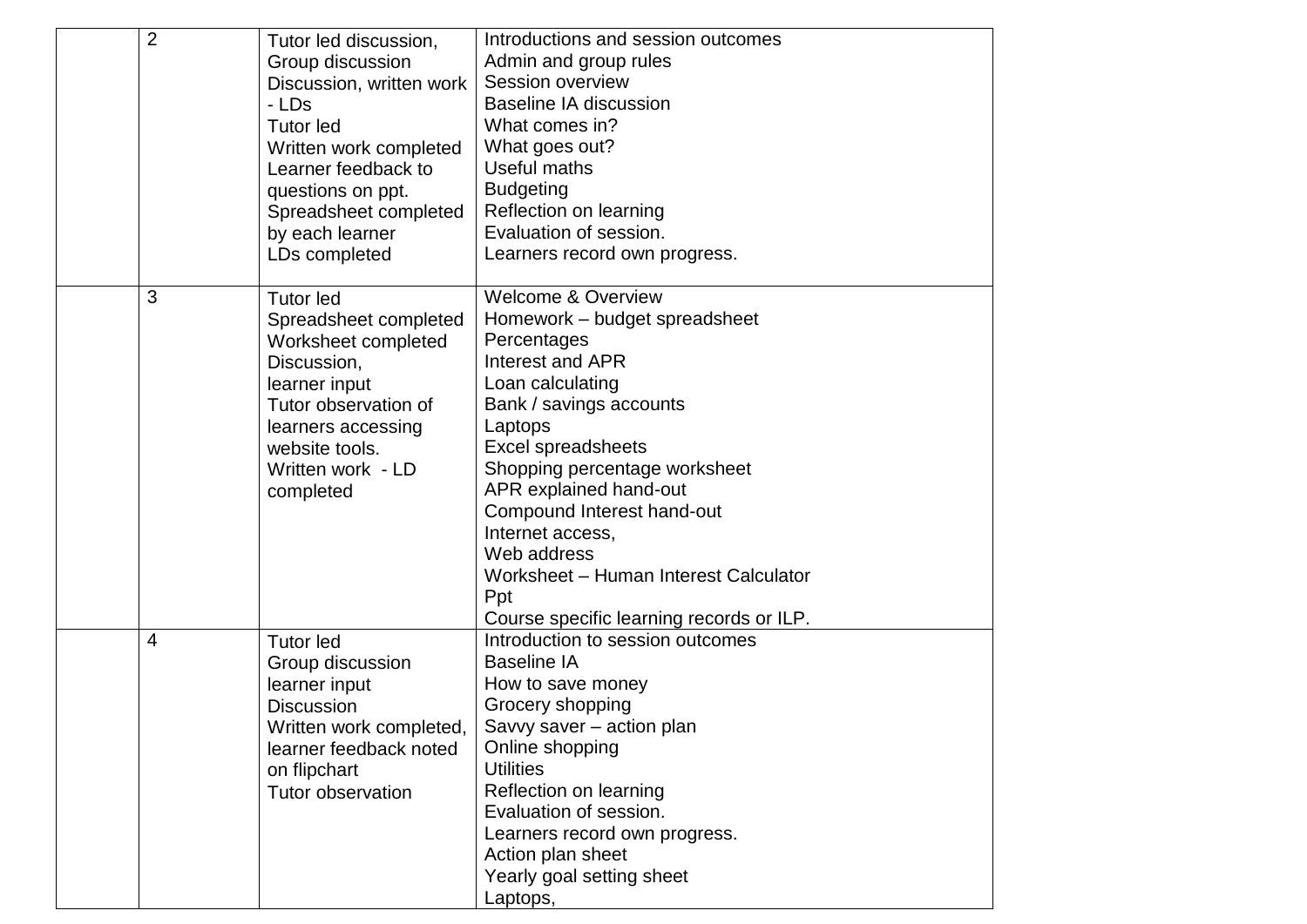|   |                          | Internet access                                |
|---|--------------------------|------------------------------------------------|
|   |                          | Course specific learning records or ILP.       |
|   |                          |                                                |
| 5 | <b>Tutor led</b>         | Introduction to session outcomes.              |
|   | Learner discussion and   |                                                |
|   |                          | Budgeting a day out                            |
|   | ideas sharing            | Free activity ideas                            |
|   | Written work completed   | Local Free Fun                                 |
|   | Learner discussion       | Deals and coupons                              |
|   | Activity ideas found and | Days out web search                            |
|   | noted by learners in     | Choose and plan an activity / day out          |
|   | notebooks                | Reflection on learning                         |
|   | Written work completed   | Evaluation of session.                         |
|   | Learning diaries         | Learners record own progress.                  |
|   | completed                | Laptops                                        |
|   |                          | 'Now the maths' sheet                          |
|   |                          | Internet access                                |
|   |                          | <b>Fun Free Activities sheet</b>               |
|   |                          | Family fun activity planner                    |
|   |                          | Course specific learning records or ILP.       |
| 6 | <b>Tutor led</b>         | Introduction to session outcomes.              |
|   | Group discussion         | Challenges                                     |
|   | Discussion, group work   | <b>Nutrition Matters</b>                       |
|   | - tutor observation      | Food labelling                                 |
|   | Learner feedback to      | Tips and Tricks for Healthy Eating on a Budget |
|   | tasks                    | <b>Healthy Recipes</b>                         |
|   | Written work – sheet     | <b>Food Cost Comparison</b>                    |
|   | completed                | <b>Healthy Eating Goal</b>                     |
|   | LDs completed            | Reflection on learning                         |
|   |                          | Evaluation of session.                         |
|   |                          | Learners record own progress.                  |
|   |                          | Ppt                                            |
|   |                          | Making food fun sheet                          |
|   |                          | Diet sheet                                     |
|   |                          | Nutrition info sheet                           |
|   |                          | <b>Nutrition video</b>                         |
|   |                          | <b>Butterfield Diet video</b>                  |
|   |                          | Speakers / sound                               |
|   |                          | Food label nutrition sheet                     |
|   |                          | Labels $1,2,3$                                 |
|   |                          | How do I know fat sheet                        |
|   |                          |                                                |